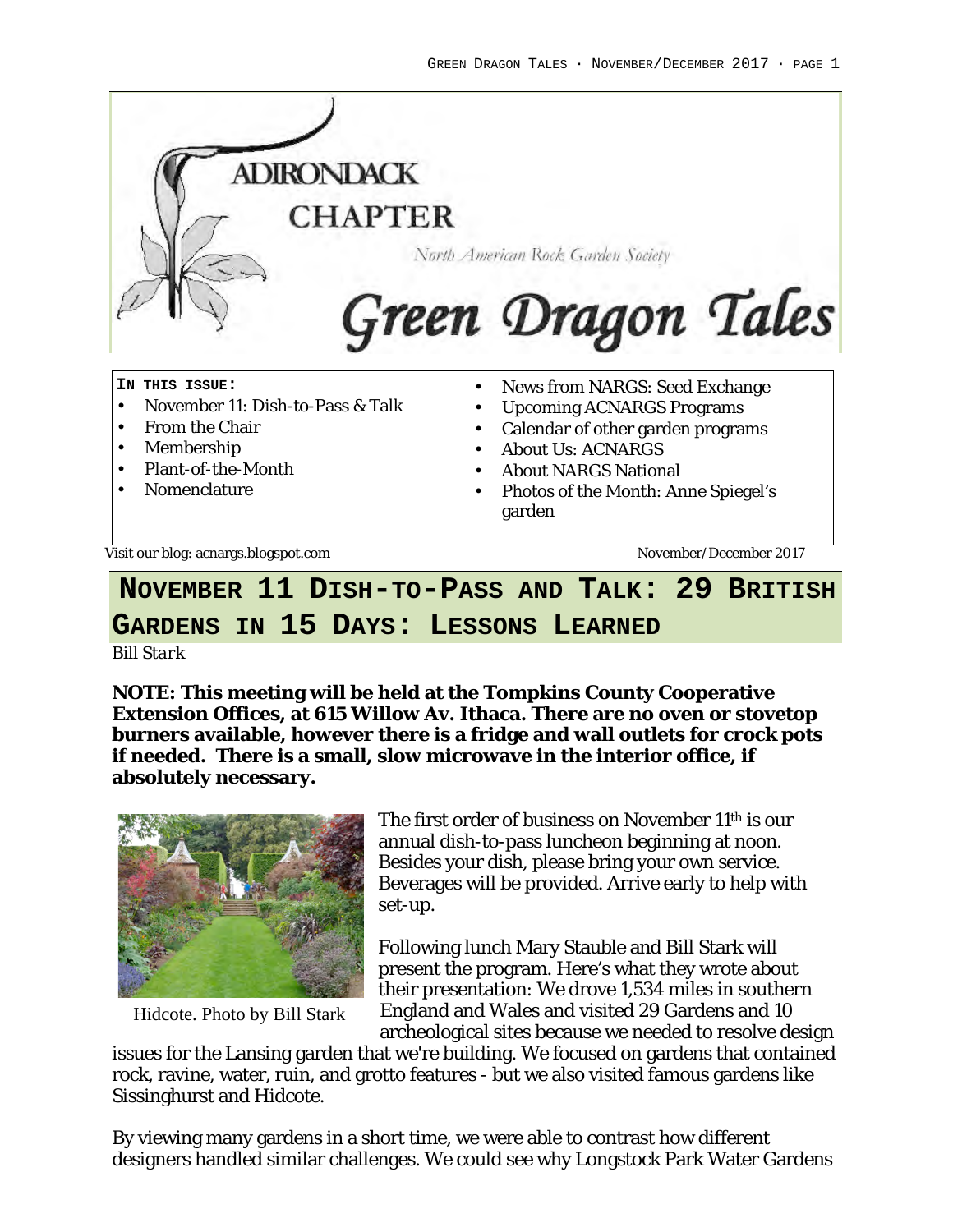were so magical while another water garden using similar plant material was not. We

also focused on garden construction. Some of our photographs of the beautiful crevice garden at Wisley included a tape measure so that we'd have a record of the thickness and spacing of the stones. We recorded how the Wisley designers closed off the ends of their crevices, the hole size in their tufa rocks and how nearly every garden room at Hidcote uses a different flooring material. We photographed crumbling garden features so that we could look inside and see how they were built.



Hampshire. Photo by Bill Stark

We'll show plenty of pretty photos such as the long border at Great Dixter, but rather than present

a travelogue, we'll use our photos to discuss garden design and construction.

For directions to Cooperative Extension go to this website: **CCE Tompkins County map & directions (http://ccetompkins.org/about-us/map-directions)**. There is parking onsite or on the street.

### **FROM THE CHAIR**

*John Gilrein, ACNARGS Chair*

What an autumn we have had so far this year! I know a few of you who live in cold spots have had a hard frost, but here in the hills outside Syracuse we have only had a mild frost, and as a result there are still a few tomatoes and squash around to be picked. Of course the plants are pretty tired by now, so productivity is off. Terry Humphries and I had an adventure on Friday October 20 picking up the speaker for our October meeting, Yasemin Konuralp and her husband Cemil. We stopped at

Catskill Native Plant Nursery in Kerhonkson (between Kingston and Ellenville, NY). This is an excellent nursery offering a good selection of native plants, trees and shrubs, and a few rock garden plants.

The other interesting stop was Anne Spiegel's home in Wappinger's Falls (outside Poughkeepsie). Anne Spiegel was a speaker at one of our meetings years ago. Ms. Spiegel is blessed with a natural outcrop of hard, grey sandstone, which includes some ridges and valleys, and is a perfect site for a naturalistic rock garden. She replaced the native soil with a stony rock garden soil mix, added tufa in some areas, and added thin rocks to create crevices in others. Planted in this fantastic rock garden were many small and unusual rock garden and alpine plants, far too many for us to fully explore in the 45 minute tour. It's a goal for us to have a garden tour there someday. (See photos of the month for a preview)

The October talks included slides of bulbous and alpine plants of Turkey, which is a botanical hotbed of plant diversity at the crossroads of Europe, Asia, and Africa. It was interesting to see quite a few plants which many of us are growing, including *Eranthis hyemalis* (winter aconite) and *Geranium psilostemon* (Armenian cranesbill), and *Rhododendron ponticum*, introduced to the United Kingdom and now invasive there.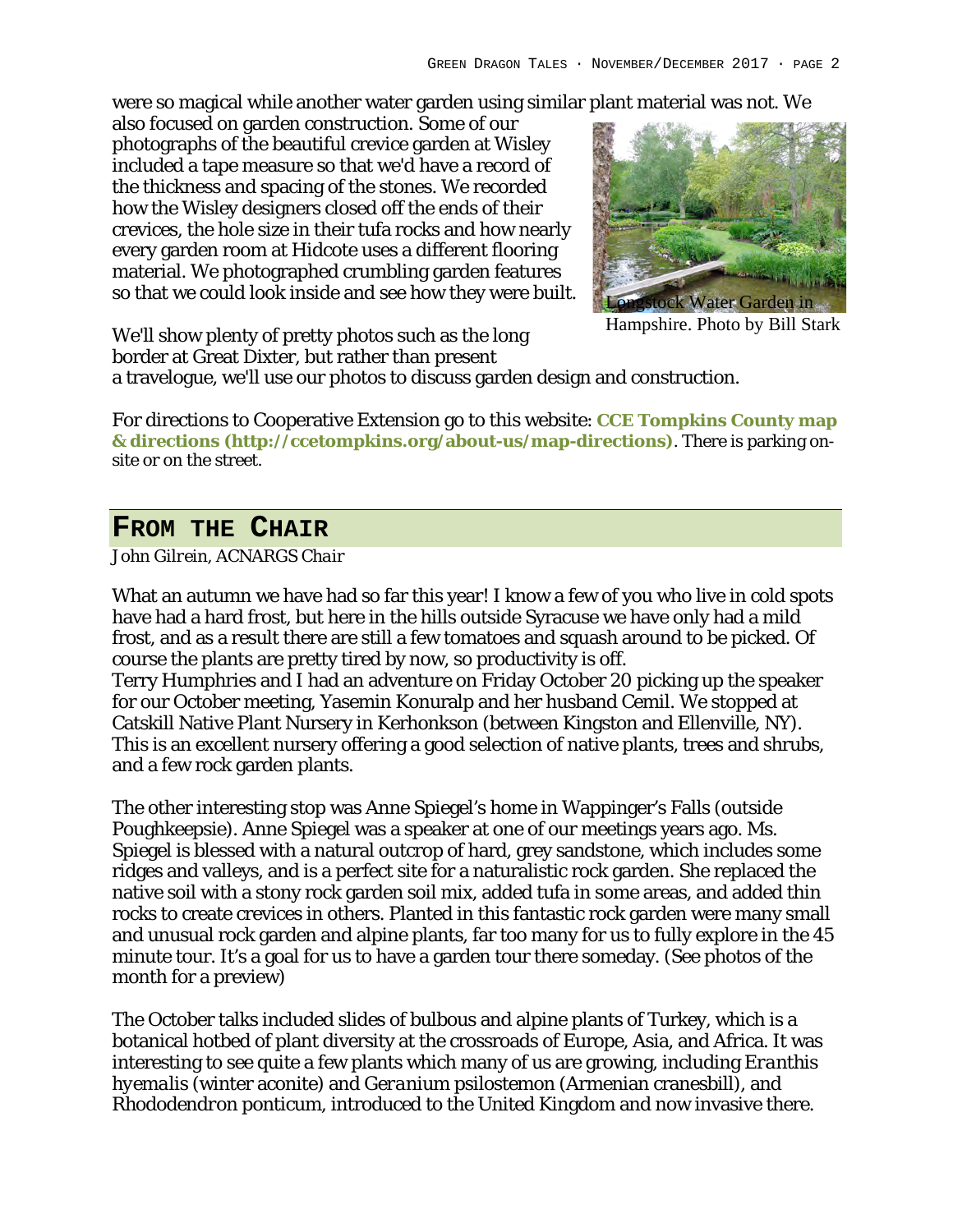Though some of the perennials are tired and ready for their winter rest now, there are still a few at their peak of bloom. Most noteworthy is *Aster tartaricus,* a tall lavender flowered daisy, and of a more manageable height is the shorter cultivar 'Jindai'. Also blooming are some late monkshoods, *Aconitum*. I'm sorry I can't report the species of the nice deep purple monkshood that looks so good near *Aster tartaricus*. Both are easy to grow in full or partial sun if you need to add some late bloomers to perk up your October landscape.

John Gilrein, Chair

### **CHAPTER MEMBERSHIP**

*Mary Stauble, Membership Coordinator*

Heads up folks! The ACNARGS board has decided that we need to increase our dues by \$5 starting in 2018. The dues have remained the same for at least 24 years. We are paying more for speakers now and our plant sale income has decreased since then. So...for 2018, individual membership will be \$15/year, household membership will be \$20/year and business membership will be \$30/year. Lifetime memberships remained unchanged at \$150 for individuals and \$225 for a household. I will send out an email reminder in January and there will be an announcement in the February newsletter. If you have questions please contact me at **mes2@cornell.edu**.

## **PLANTS-OF-THE-MONTH: A FEW BULBS**

*John Gilrein*

If you did not attend the October meeting and will be at the November meeting (coming up very soon), there are a few bulbs left from the October Plant-of-the-Month, mostly *Allium christophii,* with 1 *Allium atropurpureum* and 1 *Allium carinatum ssp. pulchellu*m, which I will bring. See the October "Green Dragon" for more information about these bulbs.

## **RULES FOR NAMING PLANTS**

*Rick Rodich Used by permission of the author*

The rules for naming plants in the natural world are governed by the International Code of Botanical Nomenclature (ICBN). This code was written by the International Botanical Congress, and is periodically reviewed. The most recent Code is the Melbourne Code (2011).

These are the basic ranks, arrange in descending order, so that each species is assignable to a genus, each genus to a family, each family to an order, etc.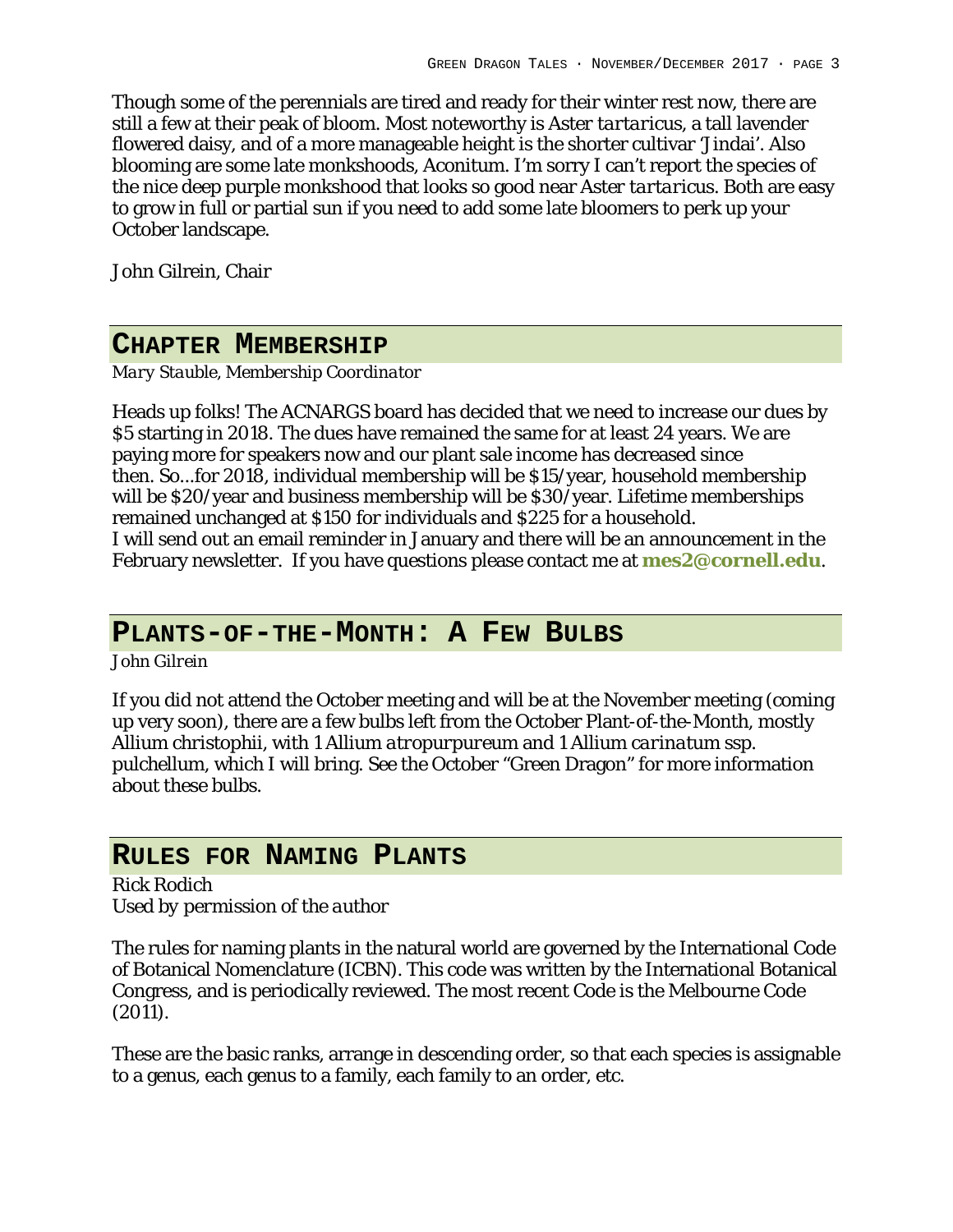**kingdom division (phylum) class order family** *tribe*  $\overline{t}$  **genus** section **Series Series species** variety *form in the contract of the contract of the contract of the contract of the contract of the contract of the contract of the contract of the contract of the contract of the contract of the contract of the contract of the* 

Excepting certain unusual situations, every plant has a named designation for all **boldface** categories. Other categories may or may not be designated. Rules allow for additional sub-rankings (subdivision, subclass, suborder, etc.) and further unspecified rank separations. To identify a plant, the required minimum is genus and species. When known, the use of lower ranks (variety, form, etc.) is encouraged as it removes ambiguity. Take for example, Alpine poppy, *Papaver alpinum*:

> *Plantae* (kingdom) *Tracheophyta* (division)  *Magnoliopsida* (class)  *Ranunculidae* (subclass)  *Ranunculanae* (super order)  *Papaverales* (order)  *Papaveraceae* (family)  *Papaveroideae* (subfamily)  *Papavereae* (tribe) *Papaver* (genus) *alpinum* (species)

This long taxonomic chain puts the plant neatly in place, relating it to all other plants. It tells us, for instance, that it is in the *Papaveroideae* subfamily. The genus *Meconopsis*  also happens to be a member of the subfamily *Paperoideae*, and so they are related at the subfamily level. The Iceland poppy (*Papaver nudicaule*) is more closely related to Alpine poppy (*Papaver alpinum*), being of the same genus.

To merely botanically identify the Alpine poppy in literature, or to a friend, one need not memorize this long list of Latin. All that is required is the genus and species names: *Papaver alpinum*.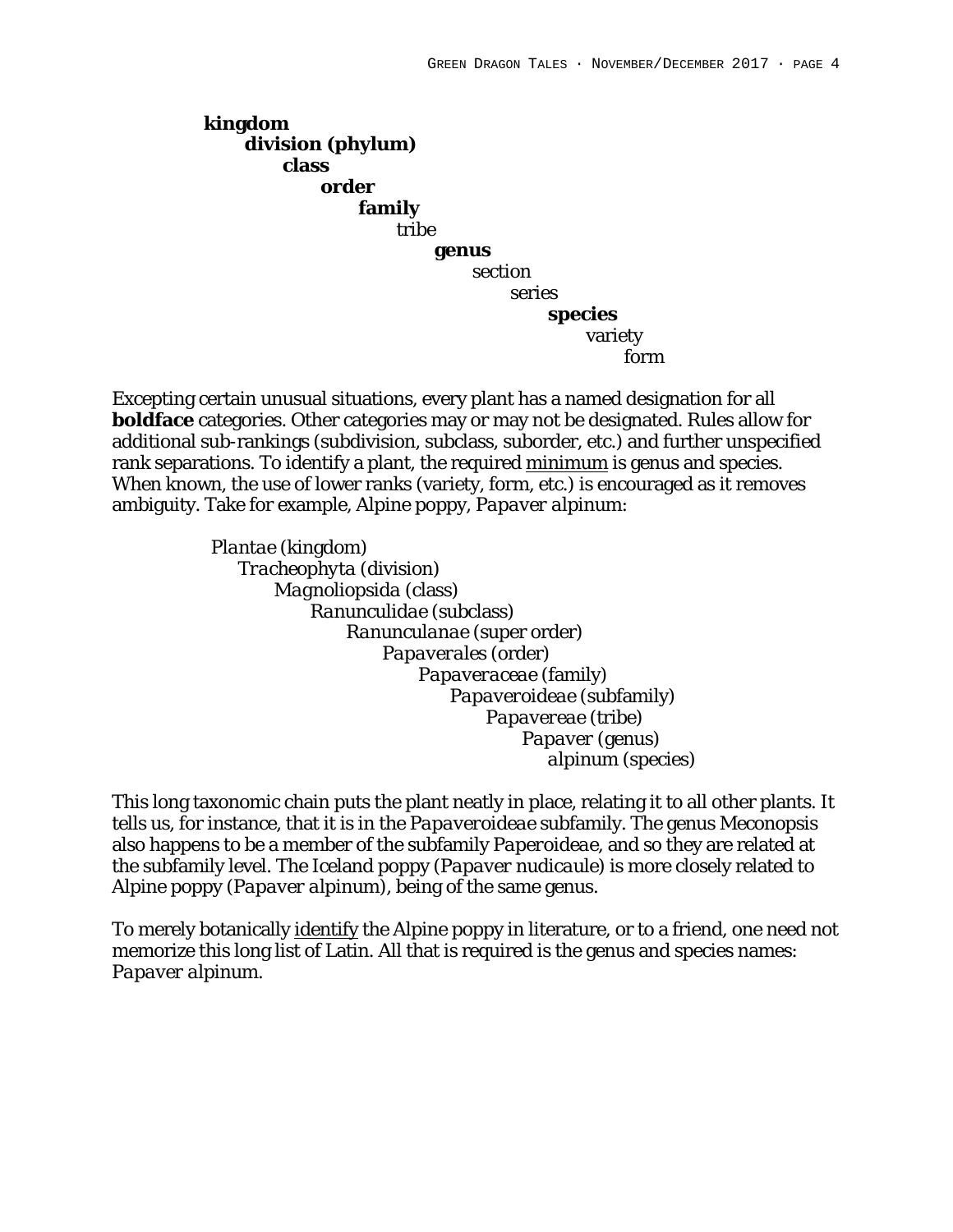| Rank                        |         | Abbreviation |          | <b>Taxon Name</b> |             |
|-----------------------------|---------|--------------|----------|-------------------|-------------|
| (plural if irregular) not   | Usual   | Abbreviation | Implicit | Capitalized?      | Italicized? |
| capitalized, not italicized | suffix  | (pl) not     | or       |                   |             |
|                             |         | capitalized  | Explicit |                   |             |
|                             |         |              | $**$     |                   |             |
| kingdom                     |         |              |          | Yes               | Usually     |
| division or phylum          | phyta   |              |          | Yes               | Usually     |
| Subdivision or              | phytina |              |          | Yes               | Usually     |
| subphylum                   |         |              |          |                   |             |
| Class                       | opsida  | cl.          |          | Yes               | Usually     |
| subclass                    | idea    | subcl.       |          | Yes               | Usually     |
| order                       | ales    | ord.         |          | Yes               | Usually     |
| suborder                    | ineae   | subord.      |          | Yes               | Usually     |
| family                      | aceae   | fam.         |          | Yes               | Usually     |
| subfamily                   | oideae  | subfam.      |          | Yes               | Usually     |
| tribe                       | eae     | tr.          |          | Yes               | Usually     |
| subtribe                    | inae    | subtr.       |          | Yes               | Usually     |
| genus (genera, genuses)     |         | gen.         | Implicit | Yes               | Always      |
| section                     |         | sect.        | Explicit | Yes               | Usually     |
| series (series)             |         | ser.         | Explicit | No                | Usually     |

#### **Additional Rules**

| species (species)       |      | $sp.$ (spp.)                     | Implicit | No         | Always |
|-------------------------|------|----------------------------------|----------|------------|--------|
| subspecies (subspecies) |      | subsp.<br>(subspp.)              | Explicit | No         | Always |
| variety                 |      | $var.$ , v.                      | Explicit | No         | Always |
| form                    |      |                                  | Explicit | <b>No</b>  | Always |
| cultivar                |      | cv., or name in<br>single quotes | Explicit | Yes        | Never  |
| X                       |      |                                  | Either   | No         | Never  |
| notho (a prefix)        |      | n                                | Explicit | like taxon | Always |
| affine*                 | aff. |                                  | Explicit | like taxon |        |
| confer*                 | cf.  |                                  | Explicit | like taxon |        |

\*\*Implicit - the rank is assumed and not written. \*\*Explicit - the rank is not assumed and is written. Example: *Achillea millefolium* subsp. *lanulosa.* The genus and species ranks are implicit. (The words "genus" and "species" are not written) The subspecies rank is explicit. (The word "subsp." is written.)

\*affine and confer are subjectively used. Their subtle difference is meaningful when both are used by the same author, but probably best viewed as identical from author to author.

**Other words commonly used to identify species:** 

ex – [Latin] out of, from. Often used to denote parentage or geographic location of said taxon.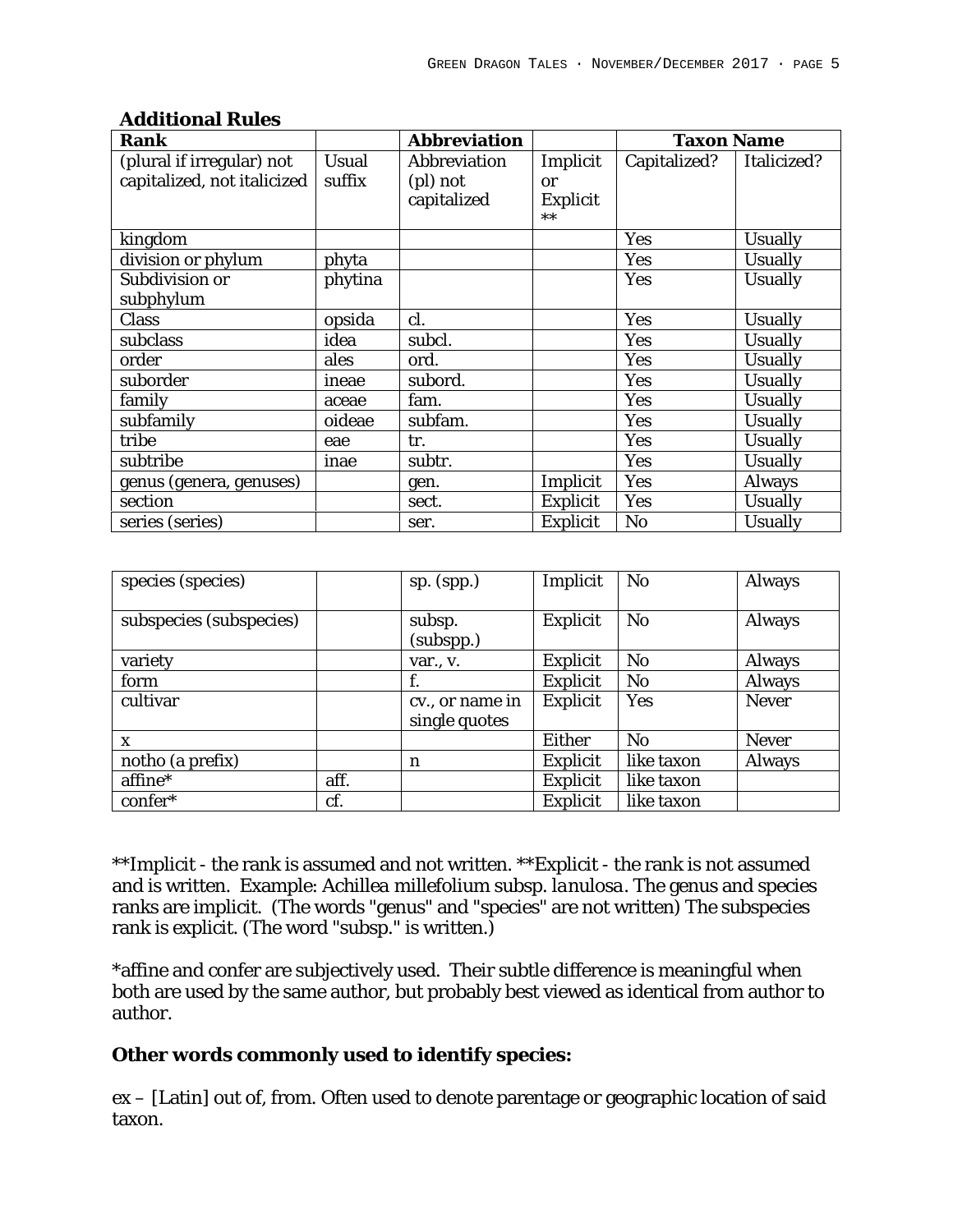Double genus abbreviations – listing multiple taxa of the same genus may be done in the usual manner or by designating the (assumed) genus with the capital first letter and lower case first letter, followed by specific epithets.

Examples – usual manner: *Lilium concolor, L. davidii, L. pumilum, Primula veris, P. scotica*. Examples - double genus abbreviation: *Ll. concolor, davidii, pumilum,. Pp. veris, scotica*.

Hybrids are designated with the multiplication sign, "x" or "notho." x – pronounced "cross" so as not to be confused with "ex" (see above). When designating a single taxon with a single epithet, it indicates the plant is a cross of 2 or more species. The correct symbol is the multiplication sign, although the use of the letter "x" is allowed. The multiplication sign is placed directly in front of the epithet being modified (without a space). However, when using the letter "x", it can cause spelling confusion, so a space is used with the species epithet. Moreover, the use of the cross sign (or the letter "x") is not mandatory, since the epithet is specific to a particular hybrid, and therefore understood. Example: *Acer freemanii* is the name given to the cross of *A. rubrum* x *A. saccharinum*. Correct designations are *Acer* x *freemanii, Acer freemanii* and *Acer*  x*freemanii* (using the multiplication sign instead of the "x.")

If a cross of 2 or more genera is designated, the cross sign is place directly in front of the genus name in all cases. This is because the cross sign is always in lower case, while the genus name is always capitalized, so there cannot be any spelling confusion. Example: x*Sorbaronia fallax*.

*notho* - though rarely used, hybrids may also be designated by preceding the taxon name with *notho*.

**Additional (optional) rank divisions:** 

Sub - a prefix adding to an existing rank to indicate a subordinate division of the said rank. Example: subfamily is a rank that further divides the rank of the family. infra – a prefix added to an existing rank to indicate a subordinate division of the said rank. Characteristics that warrant an infra ranking are less pronounced than that of a sub ranking.

super - a prefix added to an existing rank to indicate a superordinate division of the said rank.

**More useful definitions**

conspecific – the same species. Example: *Scilla scilloides* and *Barnardia japonica* are conspecific.

epithet – the actual word in a plant's botanical name or ranking. Examples: *Crocus vernus* belongs to the family Iridaceae. "Crocus" is the generic epithet, "vernus" is the specific epithet, "Iridaceae" is the familiar epithet. When the type of epithet is not given it is assumed to be the specific epithet.

in situ – [Latin] in position. 1. Used in botany to mean "in the place (position) where it occurs naturally."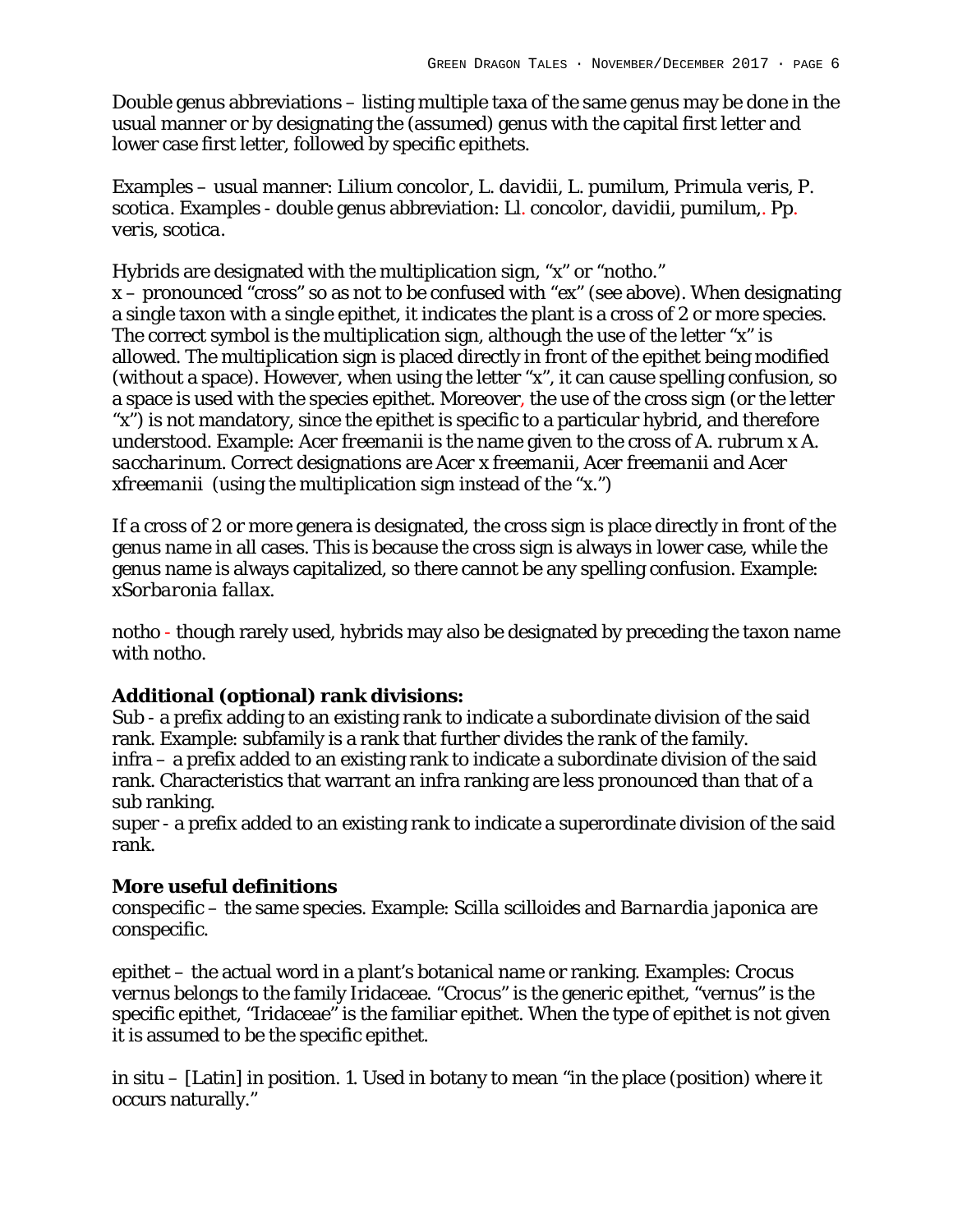Example: a photo of *Primula veris* in situ is a photo of the plant in the wild. 2. In horticulture sometimes used to indicate "in the ground" as opposed to "in a pot". Example: *Asclepias tuberosa* seeds do better when planted in situ.

ex situ – [Latin] out of position. 1. Used in botany to mean "not in the wild" or "cultivated" in a garden). 2. In horticulture, sometimes used to indicate "not growing in the ground." Ex situ could mean growing in a pot, in a glass of water, in a moist paper towel, etc.

sensu lato - [Latin] adverb. Abbrev: s.l. - in a broad sense; including more than is normally accepted. Especially describing taxa as including other taxa that is considered distinct. Example: *Pyrus sensu lato* includes pear, apple, quince, mountain ash and related forms.

sensu stricto – [Latin] adverb. Abbrev. s.s., s.str. – in the strict sense; referring to the nominate taxon or nominate subordinate taxa or indicating the exclusion of taxa sometimes united with it.

species novum – [Latin] new species. Example: *Tulipa ivasczenkoae* is a species novum, since it has recently been discovered.

autonym – If a species is further divided into a subspecies and/or varieties, when the subordinate type(s) is renamed, then the type that is not renamed is automatically given the same rank name as the species.

Example of autonym: *Lillium davidii*. When this species was designated to have a variety *willmottiae*, then all members of the species that are not variety *willmottiae,* are automatically designated to be var. *davidii. davidii* is an autonym.

taxon (taxa) – a taxonomic group of any rank. Examples: *Rosaceae, Primula, seiboldii, Primula seiboldii*

viz. – also; "viz". abbreviation for videlicet. A Latin contraction of "videre licet", meaning "evidently, clearly, it may be seen". The words "namely", "that is to say" or "as follows" could be substituted in modern English.

#### **Order of nomenclature**

Technically in alphabetical order. Female (C), and male (X) designation symbols may be added after the taxon. Ex: *Aquilegia caerulea* X x *A. canadensis* C.

Most often this technicality is ignored, and the female is placed first regardless of alphabetical order (or designation). Technically (although not in usual practice), such order should be discarded.

## **NEWS FROM NARGS: SEED EXCHANGE COMING UP**

Our Chapter will again be participating with seed packaging for the NARGS Seed Exchange. We will circulate a sign-up at the November meeting so we can notify you when we schedule work sessions in December. With a seed list upwards of 4,000 genera and donors from around the world, our Chapter is but a small part of a large group of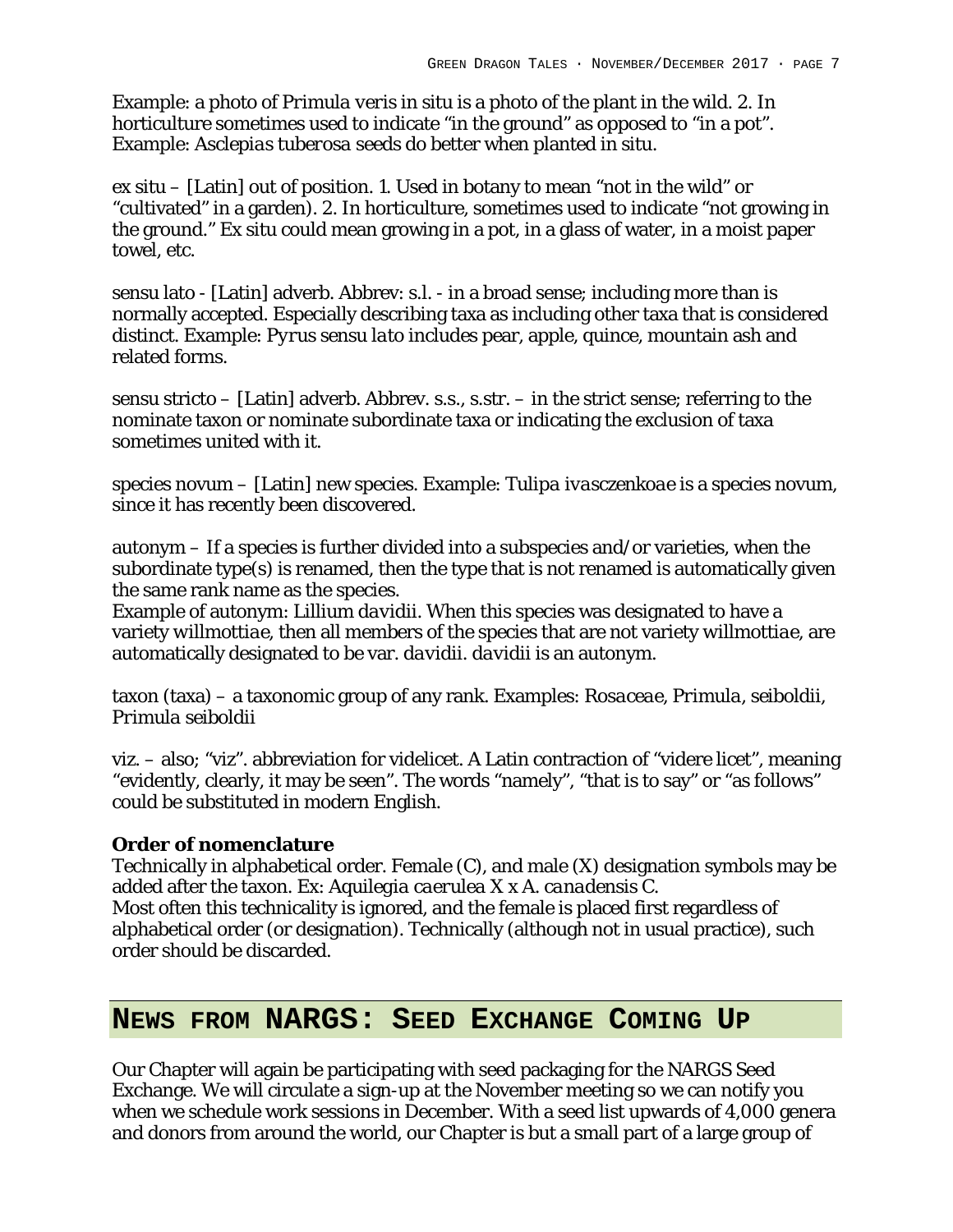volunteers participating in this labor-intensive process involving collecting, packaging and distributing the seeds. NARGS' Intake Manager receives all the donations, catalogs them into a database and then packages and ships them out to the Seed Packagers. With our Chapter doing 200 genera, one can only imagine how many different Chapters and individuals are involved in this phase alone.

The timeline as of this printing is for seed ordering to begin on Dec. 15<sup>th</sup> You must be a member of NARGS National to order plus if you participate in our packaging session(s) qualifies to order 35 packets, rather than the usual 25. There is a \$15 fee to order seeds, which only partially defrays the full cost of the Exchange.

Plan to join us in December as we come together for packaging and socializing!

# **UPCOMING 2017 ACNARGS PROGRAMS**

*Mark your calendars! Unless otherwise specified, all local events start with a brown bag lunch at noon with the program following at 1 pm, and take place at the renovated Whetzel Room, 404 Plant Science Building, Cornell University, Ithaca, NY.*

Nov.11: Mary Stauble and Bill Stark (note change in program) "29 British Gardens in 15 Days - Lessons Learned"

Nov. 17-19: NARGS Annual Meeting, Raleigh-Durham, N.C. Registration is still open. Info **here.**

Dec. TBD: Chapter work days to package seed for the NARGS Seed Exchange

Dec. 15: NARGS Seed Exchange ordering begins

And planning ahead for 2018 and 2019:

June 13-29, 2018: NARGS-sponsored botanical tour to Yunnan China. Info **here.**

July 6-8, 2018: "Where Alpines Meet the Sea," NARGS Annual Meeting in St. John's Newfoundland, Optional post-conference trip: July 9 – 15. Info forthcoming in the Winter 2018 *Rock Garden Quarterly*

May 3-5, 2019: "Rooted in Diversity," NARGS Study Weekend in the Philadelphia area, sponsored by Delaware Valley Chapter NARGS

As we learn more details of these meetings they will be included in future newsletters, our blog, **acnargs.blogspot.com**, and our Facebook page, **http://www.facebook.com/acnargs**.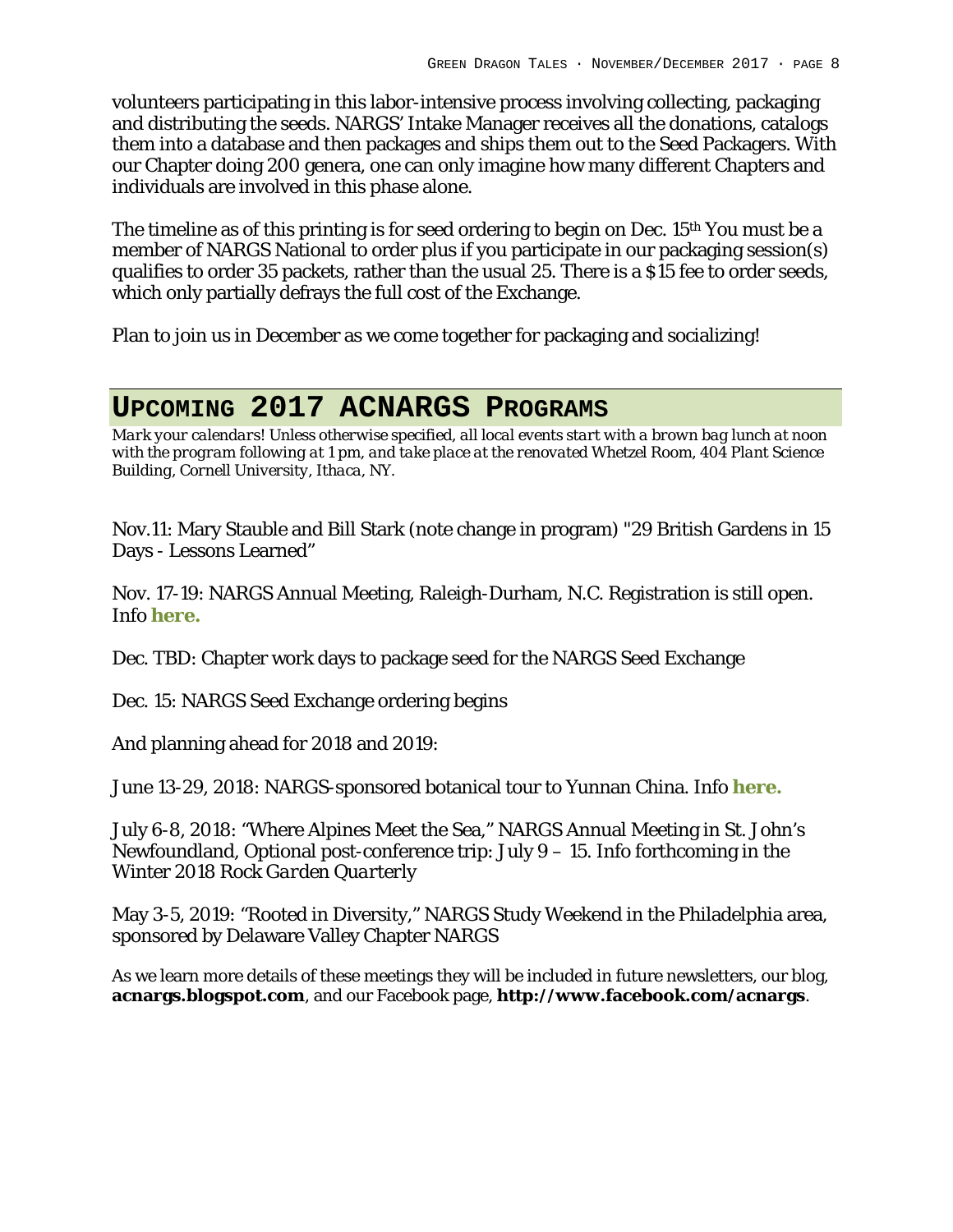### **CALENDAR OF SELECT GARDEN EVENTS**

*To have a garden event in your area listed send all pertinent information to Carol Eichler at carolithaca@gmail.com*

Cooperative Extension Programs, located at 615 Willow Av., Ithaca. 607-272-2292. Unless otherwise stated, classes require pre-registration and have a self-determining sliding fee scale. More info at **www.ccetompkins.org**

Nov. 18: 6th Annual Leaf Swap Pick-up Day and Compost (up to 5 gal.) Giveaway. Free

Finger Lakes Native Plant Society Meetings from 7-8:30pm at the Ithaca Unitarian Church annex (corner of Buffalo & Aurora, enter side door on Buffalo St. & up the stairs). More info at **www.FLNPS.org**

Nov 15 – Mark Witmer – shrubs for birds

Plus FLNPS Walks meeting at different times and locations.

Cornell Botanic Gardens (formerly Cornell Plantations) fall lecture series. Unless otherwise noted held at Statler Auditorium on the Cornell campus at 7:30pm.

Nov. 8: Adapt and Thrive: Creatively Living in a Climate Changed World by Alizé Carrère, National Geographic Explorer & Cultural Ecologist

## **ABOUT US - ACNARGS**

We are an all-volunteer organization and one of thirty-eight NARGS affiliated chapters active in North America. Our annual Chapter activities include 6 program-speaker meetings, the Green Dragon newsletter, web and Facebook pages, garden visits, overnight garden trips, hands-on workshops, and 3 plant sales a year. Our meetings are informal, friendly gatherings that provide a wealth of information and offer a source for unusual plants, plus the opportunity to be inspired by other gardeners. The public is always welcome.

Chapter membership starts at \$10 a year based on the calendar year. Membership includes these benefits: newsletter sent to you electronically (or option by mail for an extra fee), opportunity to travel on our planned overnight garden trips, annual membership directory, and plant sale discounts and member only sales, including Plant-of-the-Month sales. Download a membership form here: **http://www.acnargs.org/join.pdf**).

## **ABOUT NARGS NATIONAL**

NARGS National is our parent organization: We encourage you to join (online at **www.nargs.org**) for only \$40 a year. Benefits include a seed exchange, a quarterly publication, and an on-line web site featuring an archive of past publications, a chat forum and a horticultural encyclopedia. NARGS National also conducts winter study weekends and holds its Annual Meeting in interesting places where attendees have the opportunity to visit gardens, and take field trips, often to alpine areas, as well as hear talks by outstanding plants people from around the world. More recently, NARGS is offering botanical tours each year, both within the US and abroad.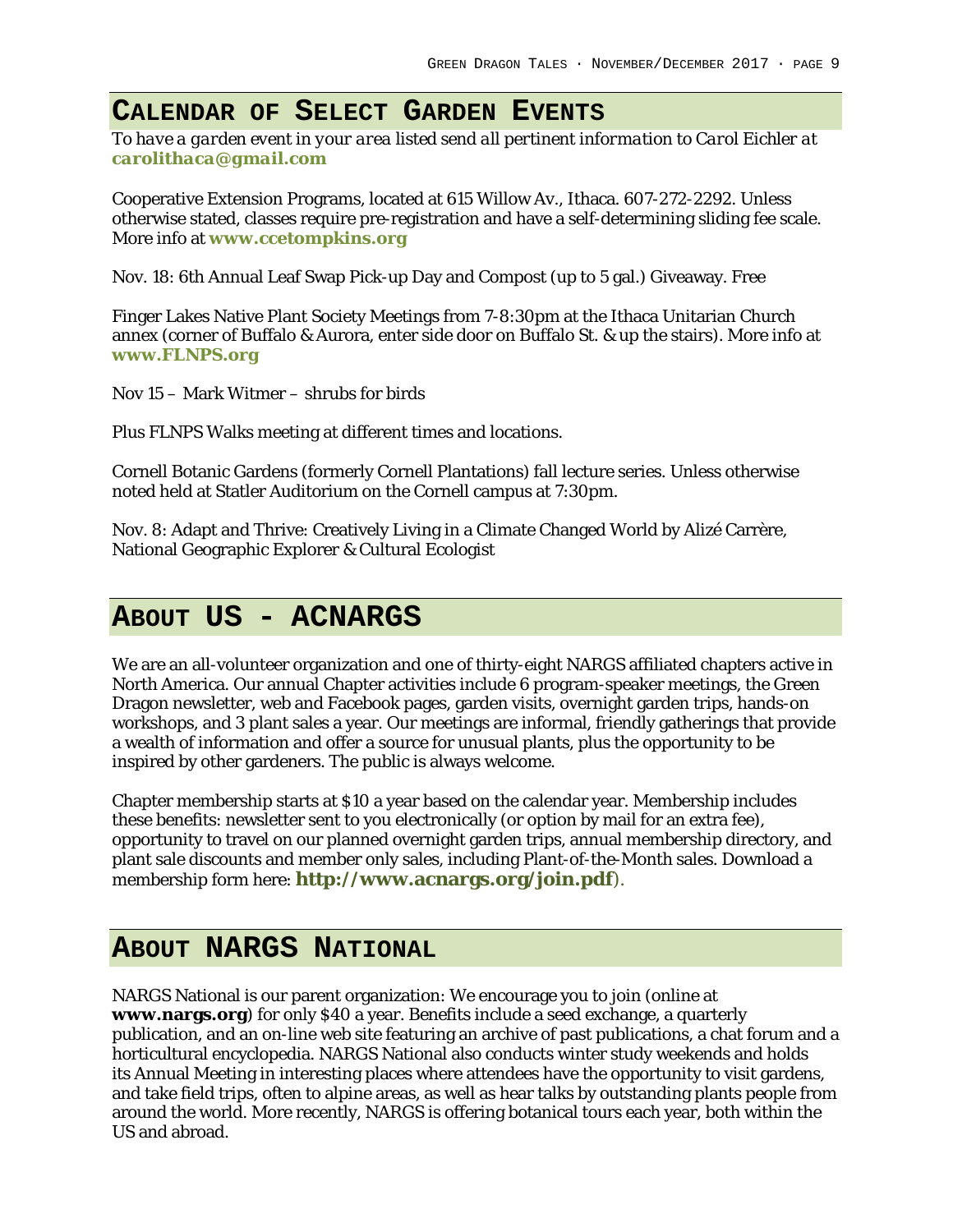## **RESPONSIBLE PEOPLE/2014 BOARD MEMBERS**

*If you want to volunteer, we'd love to hear from you!*

Chair: John Gilrein, **basecamp@alum.syracuse.edu** Program: Terry Humphries, **terryehumphries@gmail.com** Program Committee Members: **Could this be you?** Secretary: Mary Stauble, **mes2@cornell.edu** Treasurer: BZ Marranca, **mmm10@cornell.edu** Plant Sales Chair: David Mitchell, **dwm23@cornell.edu. Seeking a Co-Chair for 2018 to work alongside David…Why not you?** Plant Sales Committee Members: Michael Loos, BZ Marranca, Carol Eichler Plant of the Month: John Gilrein, **basecamp@alum.syracuse.edu** Membership: Mary Stauble, **mes2@cornell.edu** New Member Hospitality: Nari Mistry, **nbm2@cornell.edu** Newsletter Editor: Carol Eichler **carolithaca@gmail.com** Calendar: Pat Curran, **pc21@cornell.edu** Webmaster, Program Tech: Craig Cramer, **cdcramer@gmail.com**

#### **GREEN DRAGON TALES**

Published eight times a year (Jan/Feb., March, April, May/June, July/Aug., Sept., Oct. Nov./Dec.). Submit articles by the fourth Friday of the month preceding publication to Carol Eichler, **carolithaca@gmail.com**. Note: The next issue of *The Green Dragon* will be our January/February, 2018 issue (look for it in your e-mailbox late January or early February. The newsletter is always posted and printable each month on our website: **www.acnargs.org**

For Photos-of-the-Month: See next page